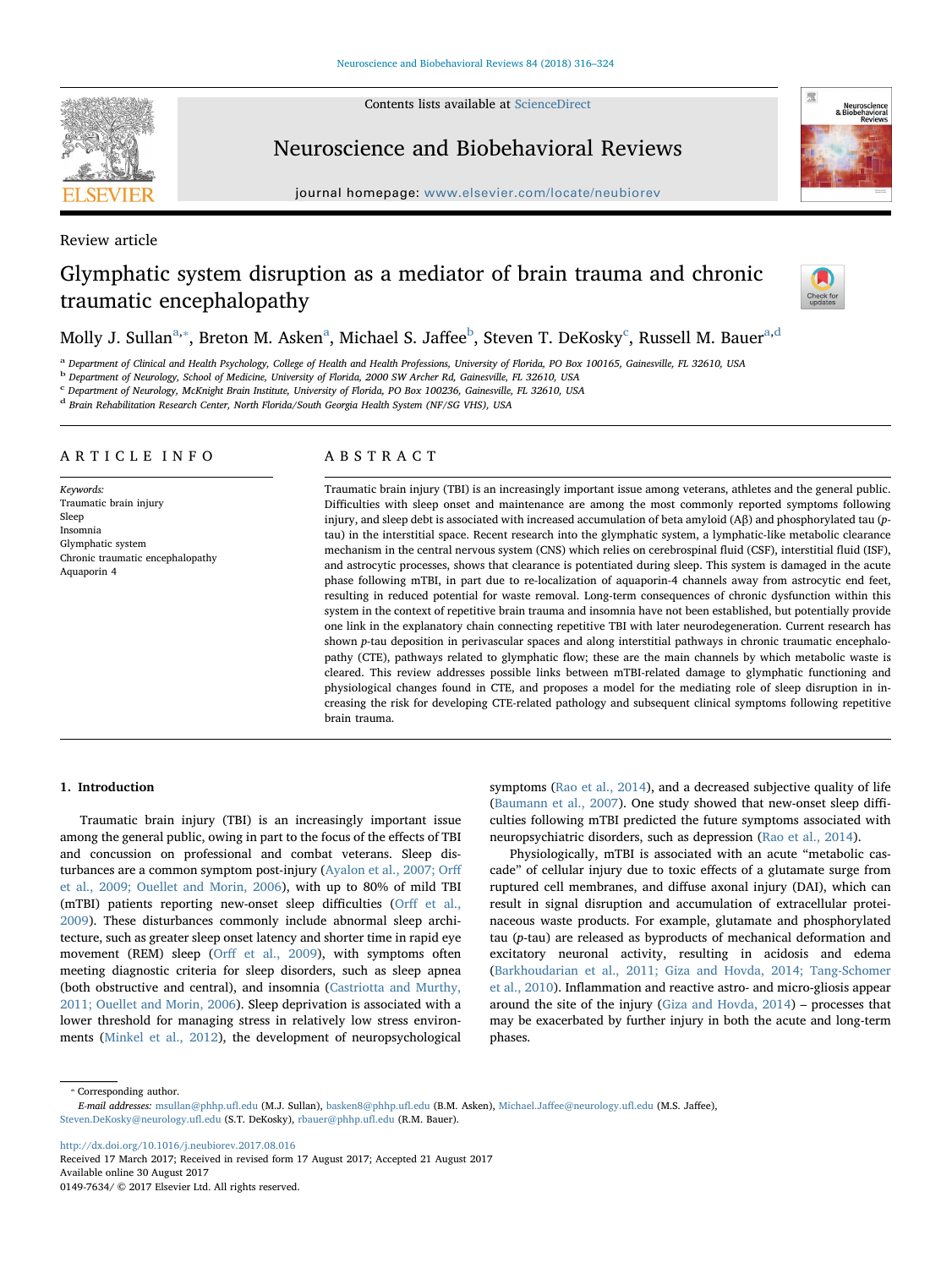Recent literature has suggested that sleep disturbances are associated with reduced clearance of metabolic waste products from the brain (Xie et al., 2013) via the "glymphatic" system (GS) (Iliff et al., 2013). During sleep, interstitial space expands, allowing increased convection of cerebrospinal and interstitial fluids (CSF and ISF) through the parenchyma, promoting the removal of metabolic waste products that accumulate naturally (i.e., even in the absence of traumatic forces) during normal neural activity (Xie et al., 2013). This process has particular implications in TBI, given the acute influx of metabolic waste and widespread metabolic disequilibrium. In TBI patients, astroglial scars, inflammation, the buildup of proteinaceous waste products (cleaved tau [C-tau], p-tau and beta-amyloid [Aβ]), and astrocytic proteins (glial fibrillary acidic protein (GFAP) and S100 calcium binding protein B [S100-B]), are thought to contribute to GS dysfunction (Jessen et al., 2015). Following this accumulation of protein and reduction in clearance potential, neurotoxins such as beta-amyloid and tau byproducts begin accruing in extracellular spaces (Iliff et al., 2014; Ren et al., 2013). Persistent abnormal accumulation of these waste products may then contribute to the potentiation of neurodegenerative processes like Alzheimer's disease (AD) (Tarasoff-Conway et al., 2015) and chronic traumatic encephalopathy (CTE) (Kanaan et al., 2015).

CTE is now regarded as a tauopathy, with the abnormal accumulation of p-tau in the depths of cortical sulci as a signature of the diagnosis and a potential marker of disease progression (McKee et al., 2016). Our knowledge of CTE in American football players relies on cross-sectional, posthumous evidence from autopsy samples, predominantly from symptomatic subjects; this limits our understanding of CTE risk and prevalence as well as the role that factors other than repetitive brain trauma have in CTE onset and progression (Asken et al., 2016). However, the current CTE literature provides evidence for the role of GS dysfunction due to the overlap between the neural structures commonly associated with CTE pathology and those involved in the GS. For instance, neurofibrillary tangle (NFT) accumulation patterns tend to co-localize with regions of maximal glymphatic flow, such as perivascular spaces, around astrocytes, and the glia limitans (the border between the pia mater and the astrocytic end feet lining the cortex).

This review will discuss the implications of GS disruption in TBI patients and its potential mechanistic contribution to neurodegenerative processes such as CTE. We also propose a model of the mediating effect that sleep disturbances may play in increasing the risk for the development of CTE pathology by virtue of chronic GS disruption following TBI. In this way, we hope to set a foundation and course for future research. We will review (1) pathognomonic signs and supportive neuropathological features associated with CTE; (2) recent findings in the GS literature; (3) proposed links among the GS, sleep disturbance, and CTE, and (4) implications for future research. In conducting this review, we evaluated data collected across all severity levels of TBI, but focused primarily on implications of mTBI and exposure to repetitive trauma (both clinically diagnosable and subclinical impacts). In considering TBI-related sleep outcomes, we focused specifically on insomnia, due to the relatively high frequency of insomnia-related symptoms reported in mTBI populations.

#### 2. Chronic traumatic encephalopathy (CTE)

### 2.1. Background

The term "chronic traumatic encephalopathy" has appeared in the literature since the 1940's (Bowman and Blau, 1940). However, understanding of the clinical presentation and pathological findings expected in this condition have evolved over the past ten years, stimulated by the initial reports of CTE in American football players (Omalu et al., 2005), which because of the popularity of the sport engendered widespread interest. The neurological consequences of repetitive brain trauma were first described decades ago (Martland, 1928) and subsequent studies identified neuropathological changes such as cerebral

atrophy, chronic perivascular hemorrhage, NFT deposition, ventricular enlargement, and cavum septum pellucidum (Adams and Bruton, 1989; Corsellis et al., 1973). The "modern" conception of CTE is primarily as a tauopathy, which could not be identified until antibodies to tau were developed. Abnormal accumulations of other peptides and proteins such as Aβ and TAR DNA-binding protein 43 (TDP-43) (McKee et al., 2016; McKee et al., 2013; Stein et al., 2015) were seen particularly when subjects were older and with more severe forms of the disease. Diagnosis of CTE currently requires postmortem evaluation, and neuropathological criteria have only recently been developed. Validated in vivo diagnostics are not available, however, positron emission tomography (PET) ligands for studying protein deposition burden in patients with a history of multiple mTBI and repetitive subclinical brain trauma are underway (Dickstein et al., 2016; Gandy and DeKosky, 2014; Provenzano et al., 2010), and MRI studies looking for characteristic, potentially diagnostic change, are also in development. Validating an in vivo mechanism to identify CTE presence and progression will be integral to determining incidence and prevalence of this disease, and for developing treatment interventions. Consensus criteria for pathological diagnosis of CTE are evolving, but a full review of current criteria may be found in McKee et al. (2016).

The precise etiology of p-tau accumulations at the depths of cortical sulci in CTE is unclear. Past literature has described shearing forces from brain trauma localized to these areas, including axonal shearing and microtubular disruption and, thus, deposits of tau appear in the injured areas (McKee et al., 2016). A recent study used mathematical modeling of three different types of TBI, including a helmet-to-helmet American football collision, fall from ground level to a marble floor, and a motor vehicle accident between a motorcycle and a car (Ghajari et al., 2017). Results from the 3D modeling indicated high strain and strain rates localized to the base of sulci across all injury types. This finding was validated further using MRI data from TBI patients of all severity levels (84% moderate-severe) with varying injury mechanisms compared to healthy controls. The authors found decreased fractional anisotropy within cortical sulci at the gray-white matter boundary in TBI patients compared to controls, which was not significant within the gyri (Ghajari et al., 2017), indicating that strain and strain rates at the base of cortical sulci is an important feature of TBI.

#### 2.2. Neuropathological diagnostic criteria for CTE

The recently established criteria for CTE were based on blinded diagnoses by seven neuropathologists evaluating 25 cases of neurodegenerative disease with tauopathy. They concluded "the pathognomonic lesion of CTE consists of [phosphorylated] tau (p-tau) aggregates in neurons, astrocytes, and cell processes around small vessels in an irregular pattern at the depths of the cortical sulci" (McKee et al., 2016), which represents the sole required criterion for diagnosis. Consistent with previous pathological descriptions of patients exposed to repetitive brain trauma, they also noted frequent TDP-43-immunoreactive neuronal cytoplasmic inclusions and Aβ plaques.

## 3. Glymphatic system (GS)

## 3.1. Background

Traditional views of metabolite clearance held that the majority of metabolites, such as Aβ, were cleared from the brain by diffusion across the BBB (Fenstermacher and Parlak, 1975) and bulk flow of ISF into the CSF "sink" (Cserr, 1971). However, recent findings by Iliff et al. (2012), and Weller et al. (2010) suggested a more complex clearance process, noting that diffusion alone would not move rapidly enough to clear sufficiently the amount of waste products created by the brain's highly metabolic processes (Iliff et al., 2012; Tarasoff-Conway et al., 2015; Weller et al., 2010). Tracking CSF and ISF movement throughout the brain, Iliff et al. (2013) showed that clearance of particles such as Aβ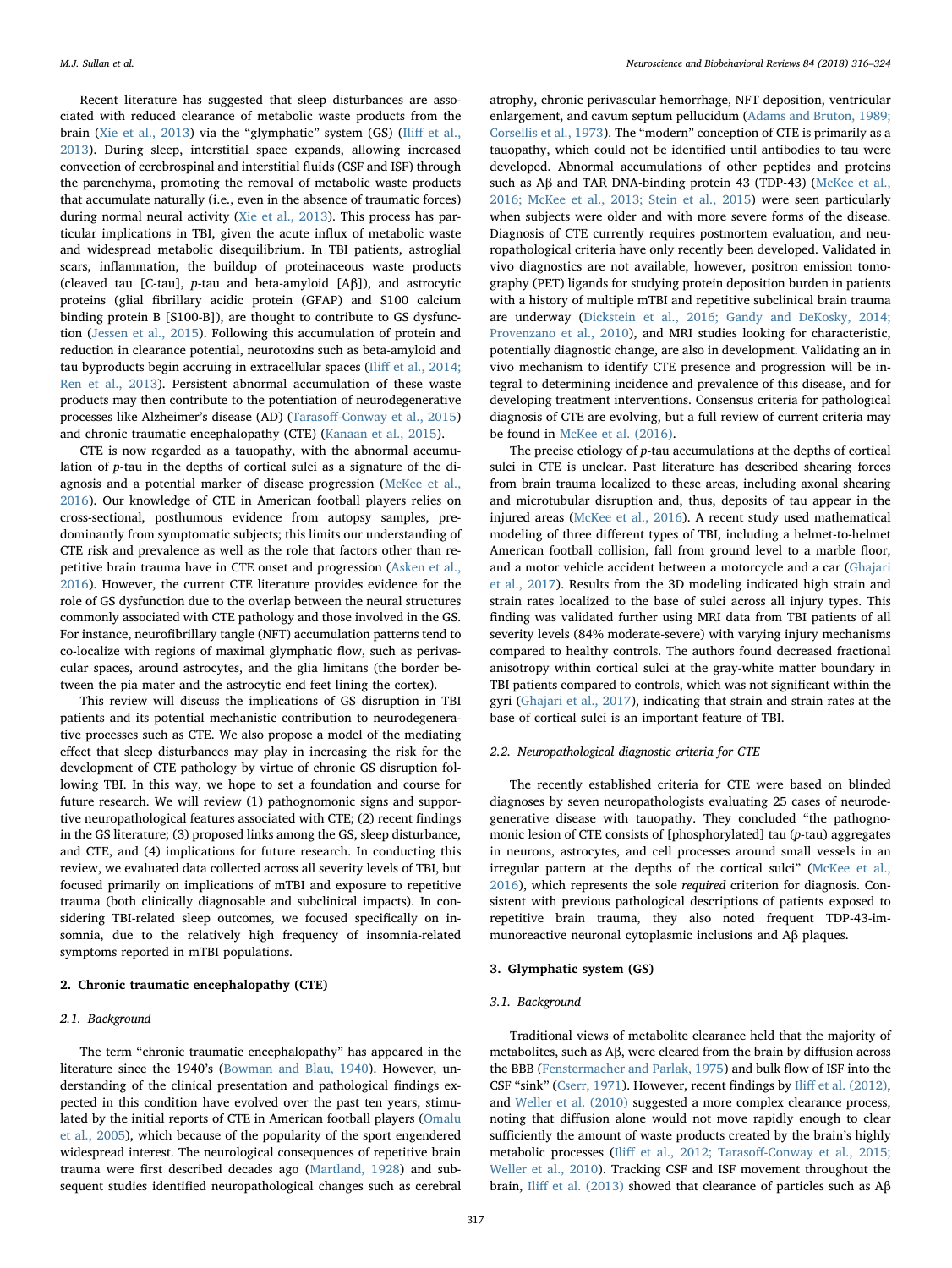occurred not only through a slower process of diffusion, but also by way of the "glymphatic system" (GS). Although the "glymphatic system" is a relatively new concept, the idea that CSF plays a role in waste accumulation and disposal was proposed as early as 1664 by Thomas Willis in his classic treatise "Cerebri Anatome".

Iliff et al. (2013) describe the GS as an interchange between CSF and ISF, where CSF is recirculated into the parenchyma via the perivascular spaces [also called Virchow-Robin spaces (VRS)] within the subarachnoid space to subsequently interchange with ISF (Iliff et al., 2013). Aquaporin-4 (AQP4) channels, densely localized to astrocytic end feet, serve as conduits through which fluid moves and helps propagate a convective flow by decreasing resistance to CSF and ISF as it moves across the parenchyma (Iliff et al., 2013; Iliff et al., 2012). This movement is thought to be driven by a number of forces, but one of the most well-established of these movement mechanisms is arterial pulsatility. As VRS become continuous with the basal lamina (a loose extracellular matrix comprised of endothelial cells, pericytes and astrocytes), CSF moves out of the perivascular space and into the parenchyma, aided by arterial pulsatility, where it interchanges with ISF. As CSF and ISF move across the parenchyma, waste products secreted into interstitial space are carried out to a variety of pathways, including venous basement membranes. This clearance network was named the "glymphatic" system because of its similarity in function to peripheral lymphatic processes and its reliance on glial cells (Iliff et al., 2012). For a more thorough description of GS cellular dynamics, see Jessen et al. (2015).

Following their work outlining the GS, Iliff et al. (2014) tested whether p-tau followed a similar clearance pathway to that of  $\mathsf{A}\beta$  (Iliff et al., 2014). They first tested the movement of recombinant human tau protein (Abcam) in transgenic Tie2-GFP:NG2-DsRed (a mutation allowing for easy identification of arteries, veins, and capillaries) mice to determine the normal pathway by which tau is cleared from interstitial space (Iliff et al., 2012). They found that tau accumulated in the caudal rhinal vein (draining from subcortical WM tracts), internal cerebral veins, and the inferior sagittal sinus. This drainage mechanism is similar to that used by Aβ and other interstitial tracers, suggesting that tau is cleared in a homologous way to previously traced metabolites (Iliff et al., 2014). This study has important implications for degenerative tauopathies such as CTE, as the clearance of p-tau in humans is not yet well-understood.

In addition to its role in waste removal, the GS has a role in the transport and distribution of molecules between different areas of the brain (Jessen et al., 2015). Jessen et al. discussed the importance of the GS for distributing lipids and glucose molecules throughout the brain, noting that one site of apoE production is within the walls of the third ventricle, and significant concentrations of apoE have been identified in pial astrocytic processes and around blood vessels (Jessen et al., 2015; Thrane et al., 2013). Additionally, lipid carrier proteins are released by astrocytes, assisting with the distribution of lipids throughout the brain. As Jessen et al. (2015) point out, this relationship among apoE, astrocytic processes, and lipid distribution signifies the importance of the GS in the widespread distribution of molecules needed for normal brain functioning.

Other studies have shown differing distribution and pathways of molecules based on the specific isoform or type of molecule. These differences are often attributable to varying molecular size (Morris et al., 2016) or differential rate of uptake of particular molecules as they move through the parenchyma (Achariyar et al., 2016). Achariyar et al. (2016) analyzed radial flow of third ventricle choroid plexusderived apolipoprotein E (apoE2, apoE3, or apoE4) from periarterial spaces. The authors identified radial flow of apoE around arterial spaces, with the specific rates of radial distribution dependent on apoE isoform (apoE2  $>$  apoE3  $>$  apoE4). They concluded that the brain likely has a higher rate of retention of apoE4 than of apoE2 or 3, thus restricting bulk flow of apoE4 through the parenchyma (Achariyar et al., 2016). More research is needed to better understand the importance of cerebrovascular disease on GS functioning and differential distribution of molecules needed for neurological functioning within varying points of the GS.

Ries and Sastre (2016) review the importance of glial cells in Aβ accumulation, and emphasize how damage to microglia and astrocytes can affect Aβ clearance. Microglia and astrocytes produce proteases involved in Aβ degradation, such as insulin degrading enzyme, endothelian-converting enzymes and neprilysin (Ries and Sastre, 2016). These glial cells are also important in releasing molecules that aid in Aβ clearance, such as plasminogen activators and extracellular chaperones, including apilopoproteins,  $\alpha$ 2macroglobulin, and  $\alpha$ 1-antichymotrypsin (Ries and Sastre, 2016). Thus, damage to these glial cells in the context of chronic GS dysfunction would likely contribute to reduced clearance potential, and increased Aβ burden over time.

Ascertaining both the direction and mechanism of CSF and ISF circulation through the GS have been difficult, due largely to the complexity in studying the micro-mechanics of this system in vivo. Findings by Iliff et al. (2013) suggested that tracer movement was highly influenced by arterial pulsatility. However, the effect of alterations in cerebral blood flow into the parenchyma on glymphatic functioning is not entirely clear. Gaberel et al. (2014) evaluated the effects of four types of cerebral strokes on the glymphatic system in a mouse model, including subarachnoid hemorrhage (SAH), intracerebral hemorrhage, carotid ligature, and embolic ischemic stroke. They used an in vivo modified contrast-enhanced MRI model, and found that SAH and ischemic stroke were associated with impaired CSF circulation, but the other stroke types did not significantly affect this system (Gaberel et al., 2014). These results suggest that there are mechanisms to overcome certain changes in CBF within the GS, with more severe impairment to CSF movement at the level of subarachnoid space.

## 3.2. Sleep and GS functioning

In a follow-up study to the initial Iliff et al. (2012) GS findings, Xie et al. (2013) analyzed whether GS functioning was state-dependent. They demonstrated high potentiation of the GS during the sleep state, evidenced by the dilation of interstitial spaces by up to 60% of their wake-state diameter, a process dependent on inhibition of noradrenergic (NA) projections from the locus coeruleus (LC). These NA pathways are inhibited during sleep, allowing interstitial spaces to dilate and potentiating a more rapid rate of molecule movement throughout the parenchyma.

Xie et al. measured the effect of state-dependent alterations in interstitial space on GS flow in vivo using two-photon imaging to measure changes in fluorescent tracer injected into subarachnoid CSF. They showed major (∼95%) reduction in tracer flow rates within periarterial and interstitial spaces in awake versus sleeping mice, which they attributed to the dilatation of interstitial spaces by 60% of their wakestate during sleep. With larger passage spaces, increased levels of CSF and ISF are allowed to flow through the parenchyma, carrying with them higher levels of injected tracer. In the wake state, reduced passage space decreases the potential for tracer to filter through interstitial spaces and thus reduces the flow of these molecules.

Importantly, anesthetized mice exhibited the same dilation of spaces as naturally sleeping mice, suggesting that the sleep state alone, and not circadian rhythms, was responsible for potentiating interstitial dilation (Xie et al., 2013). To our knowledge, this remains the only study focusing specifically on the impact of sleep on the GS, but recent work has used sleep deprivation as a means of reducing GS clearance efficiency, underscoring the importance of the sleep state on normal GS functioning (Achariyar et al., 2016; Plog and Nedergaard, 2015).

Reiter et al. (2014) reviewed the importance of pineal-secreted melatonin in the third ventricle for maintaining circadian sleep–wake patterns, and suggested that melatonin is circulated in the CSF via diffusion from the pineal gland into the third ventricle. The rapid removal of free radicals produced by melatonin is necessary for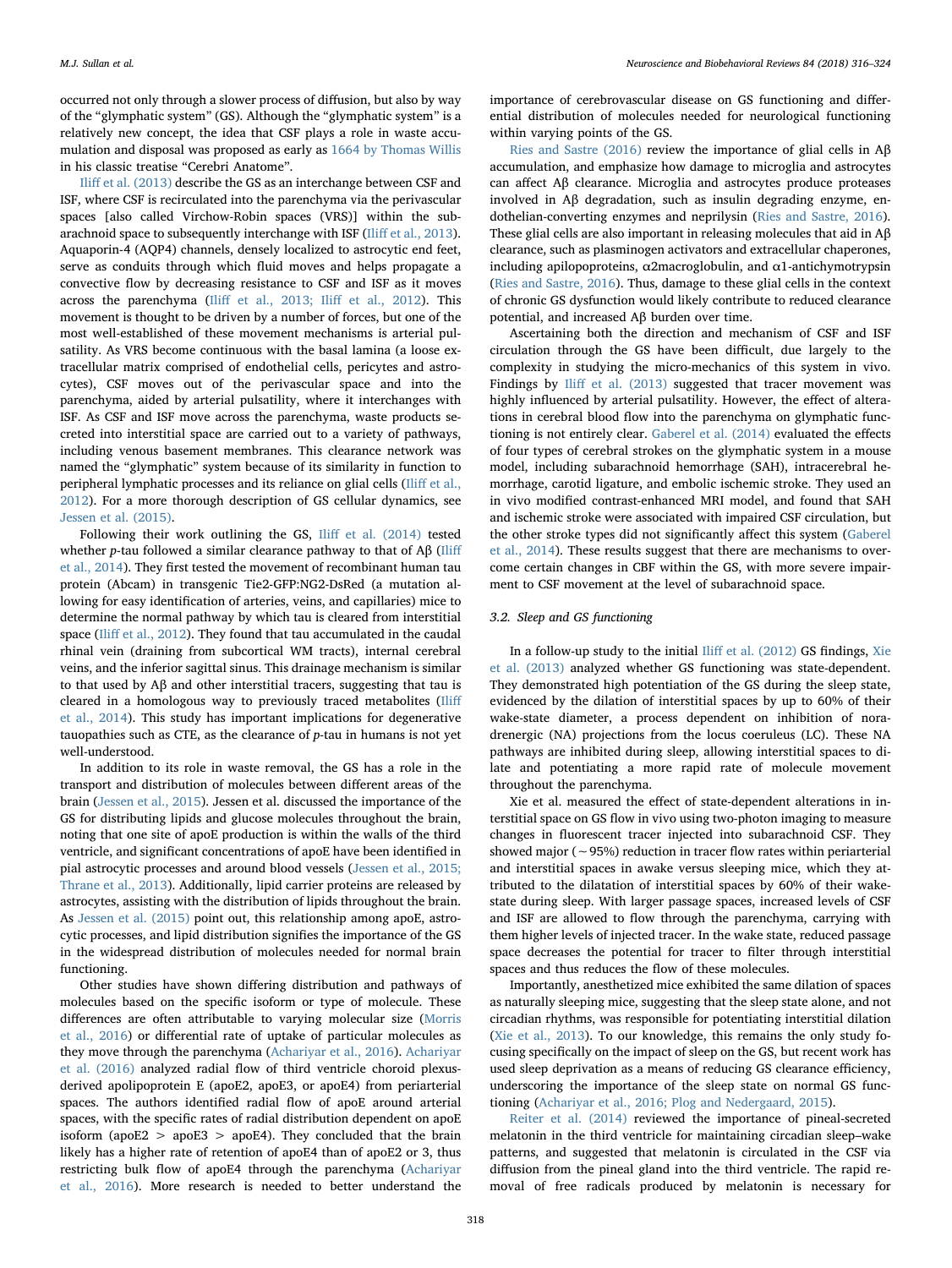maintaining homeostasis because it is a highly oxidative molecule. Melatonin circulates through the ventricles into the subarachnoid space, then through perivascular channels into the deep parenchyma of the brain before being carried back out through CSF and ISF channels (Reiter et al., 2014). Due to the key role of the perivascular spaces, as well as overall convective flow of the CSF-ISF system, in circulating sleep-inducing melatonin, injury to the GS may inhibit the normal process of melatonin circulation and may contribute to the disruption of normal sleep. A potentially damaging cycle is then established: without sleep, molecules continually accumulate, and over time, the movement of melatonin throughout the perivascular channels becomes less efficient.

The relationship between sleep and the GS suggests potentially important interactions, given previous findings of sleep disturbances associated with both TBI and neurodegenerative disease (Berezuk et al., 2015; Liguori et al., 2014; Ouellet, 2006; Porter et al., 2015; Reiter et al., 2014; Sullan et al., 2014; Tarasoff-Conway et al., 2015; Xie et al., 2013). The prevalence of sleep disturbances in populations with comorbid neurological insult or neurodegenerative disease suggests that changes in sleep impair its important role in maintaining a healthy and homeostatically intact neuronal environment, and/or that there is a common physiological mechanism that is disrupted by these neurologic conditions. Alternatively, repetitive brain trauma and/or neurodegenerative processes may affect the ability of the brain to achieve and maintain a sleep state, thus compounding the overall problem.

#### 4. GS and TBI

### 4.1. Evidence for GS damage after TBI

Ren et al. (2013) developed a closed head injury (CHI) model (the "Hit and Run" Model) of TBI in mice where they induced TBI of varying severity while maintaining the integrity of the cranial cavity, and then measured the effects on GS functioning (Ren et al., 2013). They found that mild to moderate TBI altered AQP4 channel distribution in WT mice, resulting in reduced polarization of these channels at astrocytic end feet. This reduction in polarization was due largely to a differential distribution in AQP4 away from the end feet toward the soma of perivascular astrocytes; this alteration appears to begin 3 days post-injury in both mild and moderate models of injury. In mTBI, perivascular AQP4 channels re-localized to astrocytic end feet, thus normalizing polarization, within 14–28 days, whereas in moderate TBI normalization in AQP4 distribution had not occurred by 28 days (Ren et al., 2013). These results suggest protracted physiological recovery and delayed normalization of AQP4 distribution is a function of injury severity. Additionally, alterations in AQP4 expression following TBI were associated with the degree of astrogliosis (accumulation of astrocytes around the injury site) in moderate TBI. Shifts in AQP4 polarization at the end feet of astrocytes appeared to be more closely related to the progression of reactive astrogliosis than altered protein expression (e.g., GFAP) following injury (Ren et al., 2013).

The roles of astrocytic AQP4 channels in maintaining ionic homeostasis and directing astroglial proliferation and scar formation following injury are important features of both normal functioning and in recovery from TBI (Saadoun et al., 2005). Exogenous Aβ clearance was reduced by 65% in an AQP4 knockout study, further corroborating the importance of AQP4 channels in the flow of ISF and metabolites throughout the parenchyma (Iliff et al., 2012). In AQP4-knockout mice, severity of acute edema was reduced following concussion (which they term "micro TBI") (Liang et al., 2015). Altered AQP4 expression may be a compensatory mechanism to reduce cerebral edema; therefore, chronically reduced polarization in astrocytic end feet may result in reduced fluid movement across perivascular channels that could persist until AQP4 polarization resolves (Ren et al., 2013).

Iliff et al. (2014) further tested the effect of moderate to severe TBI on glymphatic functioning in mice and found significantly reduced

movement of tracers injected into the cortex within perivascular spaces in WT mice following injury, primarily on the side ipsilateral to the experimental impact. Reduced tracer movement persisted 28 days post-TBI, along with an associated 25% decrease in solute clearance in braininjured WT mice compared to uninjured WT controls. They also analyzed AQP4-knockout mice with and without TBI and WT mice with and without TBI to determine differences in clearance mechanics and recovery trajectories in the presence and absence of intact GS functioning. There was significantly more impairment following TBI in AQP4-knockout mice than WT mice, including increased axonal degradation and GFAP expression (indicating reactive astrogliosis), and decreased performance on motor and cognitive tasks (Iliff et al., 2014). This study illustrates the importance of AQP4 channels for reactive processes occurring following injury as well as the impact of TBI on the GS as a whole.

These findings provided foundational evidence to support the hypothesis that TBI of all severity levels can affect normal GS functioning. Reduced polarization of AQP4 channels localized to astrocytic end feet around the site of the injury, astrocytic scar formation, and inflammation occur after TBI of all severity levels in animal models. The changes appear to normalize after 14–28 days in mTBI; however, in moderate to severe TBI, normalization was not seen at 28 days post-injury. If astrocytic processes around areas susceptible to TBI-related shear-strain forces never fully normalize, which seems plausible in cases of repetitive brain trauma and a predilection for pathology at the depths of cortical sulci, it is likely that GS functioning may become chronically dysfunctional. To our knowledge, this hypothesis has not yet been tested, but incorporating this idea into future research may help to explain longer-term effects of multiple mTBI and/or repetitive subclinical brain trauma on GS functioning and p-tau deposition over time.

#### 4.2. Linking CTE to the glymphatic system

Studying the abnormal accumulation and distribution of p-tau associated with CTE is difficult in lissencephalic animal models, such as rats or mice, which do not have cortical gyri and sulci. However, the specific propensity for p-tau accumulation in perivascular spaces and within astrocytes suggests shared mechanisms of action between development of CTE pathology and GS functioning. NFTs have also been identified in the LC in mild cases of CTE (McKee et al., 2016), a region both susceptible to TBI forces (Fujinaka et al., 2003; Sullan et al., 2014) and important in sleep-wake maintenance (Samuels and Szabadi, 2008). Establishing the effects of repetitive TBI (either subclinical, clinical, or a combination) on GS functioning over time is critical. It would enable identification of possible therapeutic interventions that could mitigate poor clinical outcomes associated with chronic sleep disturbance and GS dysfunction, and/or abnormal protein accumulation as is seen in CTE.

No studies have linked CTE pathology to GS dysfunction directly, but the literature suggests common pathways (Nedergaard, 2013). The predilection for NFT and astrocytic tangle aggregation in perivascular spaces and around small vessels in the superficial cortex is a consistent finding in patients with exposure to repetitive brain trauma and differentiates CTE from other neurodegenerative conditions. Given the importance of these regions for normal GS functioning, it is conceivable that the perivascular accumulation of p-tau is initiated by repetitive brain trauma mechanisms and then potentiated by reduced protein clearance associated with chronic GS dysfunction. Other structures implicated in CTE often discussed in relation to the GS include the LC, astrocytic end feet, and "high metabolism" subcortical structures such as the hippocampus, amygdala, and hypothalamus (Ratner et al., 2016).

Abnormalities seen in the LC associated with "mild" forms of CTE are particularly interesting, as the inhibition of this structure allows for dilation of interstitial spaces and thus increased protein clearance potential. Corsellis et al. (1973) described pallor of the LC in dementia pugilistica and reports from McKee et al. (2016) as well as Omalu et al.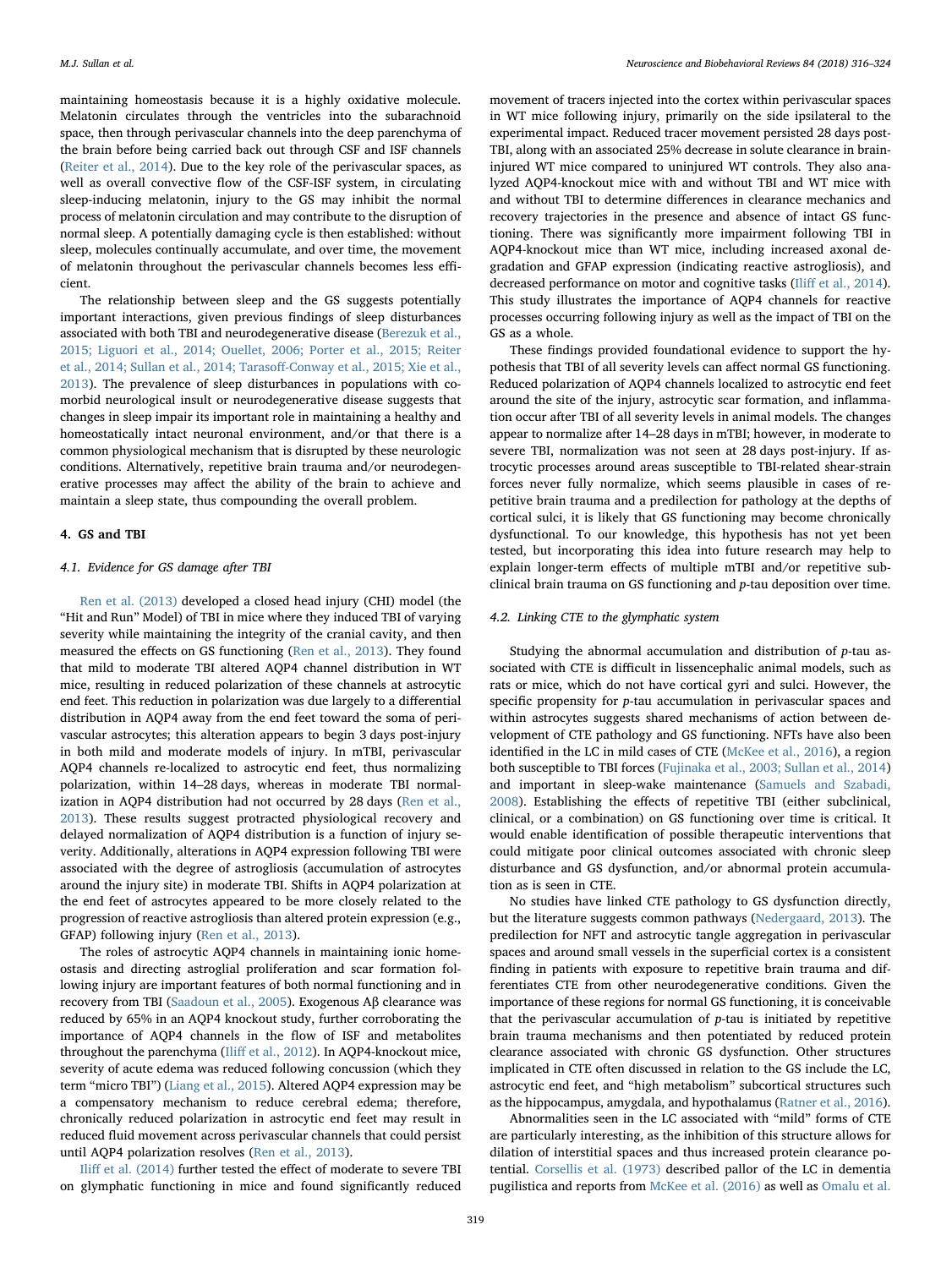(2006) showed microscopic evidence of LC involvement. Specifically, NFT deposition and neurites were seen in the LC during the earliest stages of CTE when gross pathological features were absent and p-tau was commonly restricted to the cortex (McKee et al., 2015; Omalu et al., 2006). NFT deposition and LC pallor appear to be more prevalent in more severe CTE cases (McKee et al., 2016). Thus, LC functionality is reduced even further in later stages of CTE, which has implications for GS efficiency and the brain's ability to clear metabolic waste. However, distinct pathological staging and a definitive understanding of CTE progression requires longitudinal studies with in vivo diagnostics and have yet to be established (McKee et al., 2016).

The involvement of the LC in both CTE and GS functioning provides support for a common mechanistic link between these two processes. The hypothesis that LC degradation is related to reduced GS functioning has raised questions due to the constricting effect of NA projections from the LC on interstitial space. Thus, it could be hypothesized that loss of neurons in the LC would increase GS flow from the resulting loss of NA tonic activity, providing a protective factor against abnormal accumulation of metabolic waste, such as p-tau.

However, prior studies suggest a more complex, network-based pattern of neural inhibition and excitation within the LC-NA system following the loss of neurons in the LC. For instance, the ventrolateral preoptic nucleus (VLPO) of the hypothalamus has inhibitory projections to the LC, which promote the sleep state (Chou et al., 2002; Kryger et al., 2011). Damage to white matter tracts between the LC and VLPO, and/or to the inhibitory interneurons within the LC responsible for communication with the VLPO, may increase tonic activity of the LC and reduce sleep time (time spent with dilated interstitial spaces) needed for efficient GS activity for a period of time after the injury. Thus, damage to the LC does not necessarily imply increased dilation within the parenchyma, and may in fact suggest reduced perfusion potential of the GS following damage to inhibitory interneurons within the LC.

In addition to NFTs in CTE pathology, a case series reported by McKee et al. described astrocytic tangles clustered at the depths of cortical sulci in subjects considered to have the mildest form of CTE (McKee et al., 2013). Kanaan et al. recently found "clear co-localization" of glial tau pathology within the cell bodies of astrocytes (as opposed to microglia), and concluded that astrocytic, not microglial, involvment characterized CTE glial tau pathology. Using immunohistological analyses, they additionally described prominent astrocytic tau pathology present in perivascular areas clustered in a dotlike pattern around small vessels (Kanaan et al., 2015).

Subpial p-tau positive astrocytes found at the glial limitans are not specific to CTE, and are also often present in the crests of frontal and temporal white matter in normal aging. However, when found with perivascular foci of p-tau positive neurons and thorn-shaped astrocytes within the sulcal depths and accompanied by a history of repetitive TBI, the p-tau positive astrocytes are considered uniquely diagnostic of CTE (McKee et al., 2016). The involvement of astrocytes and perivascular accumulation of p-tau is also an important finding in consideration of GS function. Due to the reliance of the GS on intact astrocytic processes as well as the movement of CSF and particles through perivascular space, the accumulation of proteins in these spaces puts normal GS function at significant risk and suggests chronic GS dysfunction likely either accompanies or precedes deposition of CTE pathology.

Repetitive brain trauma may also negatively affect subcortical structures with high metabolic output such as the hippocampus, amygdala, and hypothalamus. McKee's case series proposing CTE staging criteria noted that later stages were associated with NFT deposition in these regions, with evidence of atrophy in more severe cases (McKee et al., 2015). Turner et al. put forth four distinct phenotypes of CTE, proposing that phenotypes 1 and 2 are characterized by NFTs in the cerebral cortex and brainstem, with or without subcortical and basal ganglia involvement (Turner et al., 2013). However, they do not propose staging criteria associated with these different phenotypes, and

thus later stages of the disease may account for the appearance of  $p$ -tau in subcortical regions. P-tau preferentially affects hippocampal area CA2 and the dendritic swellings of area CA4 in CTE, which differs from characteristic AD distribution patterns in area CA1 and the subiculum. Both p-tau positive NFTs and astrocytic aggregates are found in the amygdala, mammillary bodies, and other hypothalamic nuclei (which have projections from the LC). If there is a functional limitation in the ability to clear metabolic waste from interstitial space, such as following brain injury, highly metabolic areas would likely show significantly higher accumulation of proteinaceous waste in chronic stages of the disease. Thus, the accumulation of p-tau in these areas is a predictable finding in the context of chronic GS dysfunction.

Subcortical tau pathology grows more pronounced in more severe CTE cases, with increased abnormal protein accumulations becoming widespread throughout the brain. TDP-43 immunoreactive neuronal cytoplasmic inclusions were observed in dot-like patterns throughout the hippocampus and amygdala (McKee et al., 2016). However, the 1) involvement of the LC and highly metabolic structures, 2) irregular but specific protein accumulation patterns in perivascular regions of small vessels, and 3) unifying relationship that many of these structures have with GS physiology and functioning may elucidate our currently poor mechanistic understanding of CTE neuropathology initiation and progression.

## 5. Sleep as a moderating factor of GS function following brain injury

The time course between sustaining brain trauma to  $p$ -tau accumulation and possible degeneration throughout various areas of the brain remains poorly understood. There is currently very little information about the timing or manner in which CTE pathology and/or clinical symptomatology develop, due to the paucity of longitudinal studies and absence of validated in vivo biomarkers. In addition to determining the degree to which GS dysfunction moderates development of CTE pathology following repetitive TBI, identifying and treating other factors that exacerbate GS disruption may prevent, delay, or slow pathological progression.

Sleep disorders involving difficulty falling or remaining asleep are prevalent in TBI populations (Orff et al., 2009) and the sleep state is essential for optimal GS functioning (Xie et al., 2013). Therefore, we hypothesize that chronic sleep disruption may exacerbate GS dysfunction associated with repetitive brain trauma and increase the rate of protein accumulation contributing to neurodegenerative processes like CTE. The importance of sleep in both CTE pathology development and GS functioning provides interesting evidence for possible mechanistic links.

## 5.1. Proposed model of sleep as a mediator of chronic GS dysfunction and increased risk for CTE pathology

Normal GS clearance is highly potentiated during sleep (Xie et al., 2013), suggesting that normal sleep–wake cycles are key in maintaining adequate waste removal. Studies have revealed a diurnal pattern of Aβ deposition, whereby deposition increases during waking relative to sleeping (Lucey and Bateman, 2014). Mander et al. (2013) suggest there is a relationship between toxic amyloid accumulation and disruptions of non-REM (NREM) sleep cycles, contributing to changes in sleep architecture and further increased amyloid deposition. Additionally, Aβ concentrations in both humans and mouse models rise during wakefulness and fall during sleep, exhibiting a diurnal pattern of Aβ deposition (Lucey and Bateman, 2014). Preclinical studies with the TgCRND8 mouse model of AD (which overexpresses a mutant form of amyloid precursor protein resulting in high levels of beta amyloid and plaque formation beginning at an early age) have revealed the presence of increased wakefulness, hyperarousal, and reduced NREM sleep in association with amyloidosis (Colby-Milley et al., 2015). In the APP-PS1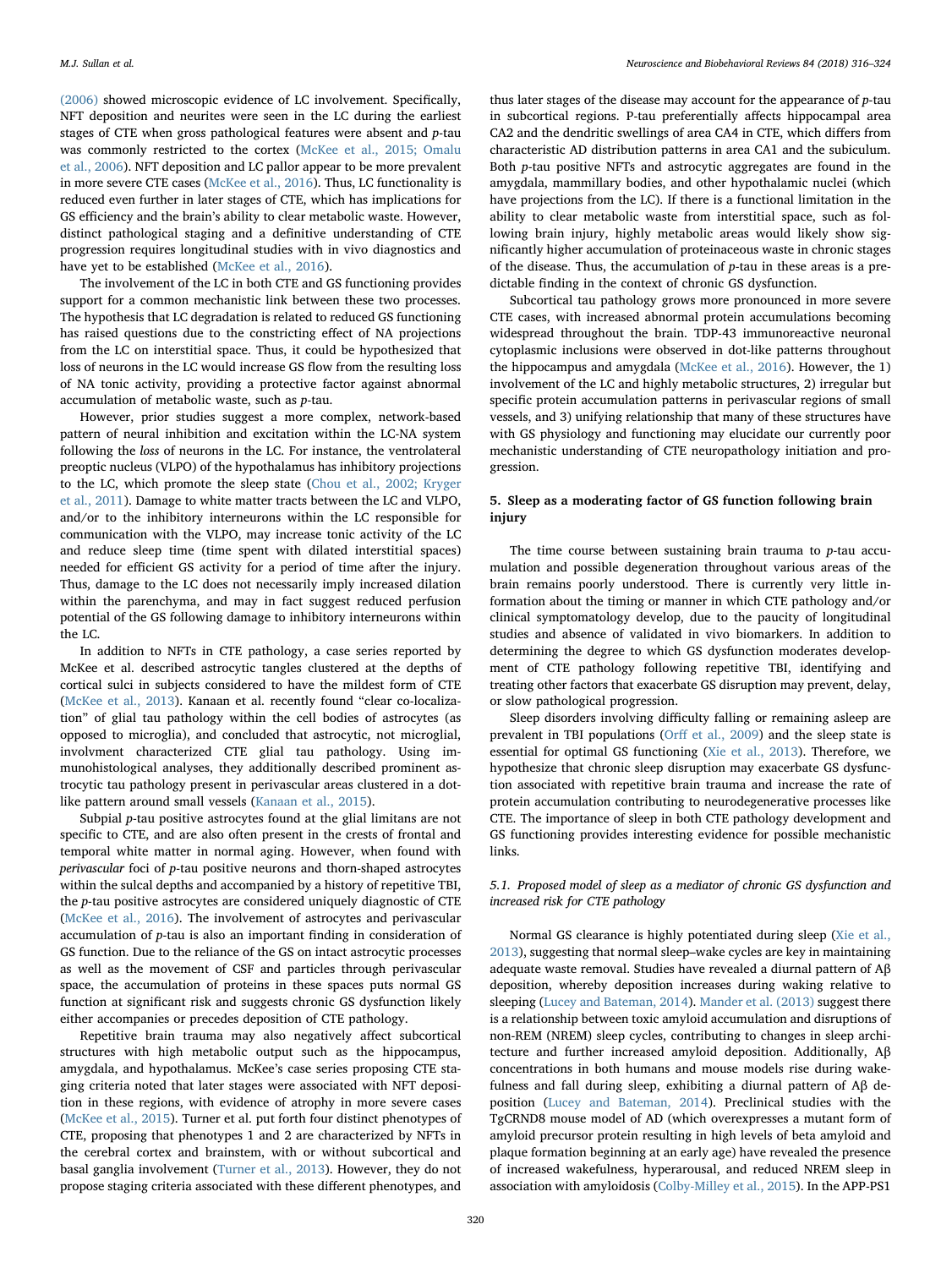

Fig. 1. In the acute phase following injury, sleep disruption is proposed to increase the severity of acute GS disruption. In the case of a single injury, disturbance to sleep in the course of a normal recovery cycle likely contributes to increased recovery time due in part to decreased potential for waste clearance following an influx of waste in the course of an acute metabolic cascade after injury. Decreased sleep, in this scenario, is hypothesized to contribute to a longer recovery time. Conversely, the "Repetitive Injury" pathway represents the proposed model of persistent accumulation of metabolic waste. "Repetitive Injury" refers to the exposure to multiple mTBI and/or repetitive subclinical trauma common in collision sports and certain military personnel. In this case, chronic sleep disruption may increase the severity of GS disruption. For instance, chronic toxin accumulation can directly interfere with NREM sleep (Mander et al., 2013), thus creating a cycle of increased toxin accumulation and disrupted ability to maintain normal sleep cycles (in both single and repetitive injury). In repetitive injury, the brain may be in a state of chronic disequilibrium, resulting in persistent waste accumulation. As this occurs in conjunction with chronic loss of sleep, we hypothesize the risk for the development of CTE-like pathology and symptomatology increases. AQP4: aquaporin 4; CTE: chronic traumatic encephalopathy; GS: glymphatic system; LC: locus coeruleus; NA: noradrenaline.

mouse model, sleep disturbance emerged after Aβ accumulation began in the hippocampus and was reversed by Aβ42 immunization (Roh et al., 2012). Taken together, these studies suggest that concomitant insomnia in addition to glymphatic disruption following TBI may increase proteinaceous waste buildup and heighten risk for negative functional outcomes. To the extent that βamyloid stimulates tau pathology, this may also be a factor in the tau pathology that emerges in CTE.

Based on these considerations, we offer a conceptual model of the relationship between repetitive brain trauma and CTE, mediated by GS dysfunction and moderated by time spent asleep, that might serve as a basic model for future research (Fig. 1). However, this model serves only as a basic outline of the relationship between these factors, and each section of this model requires extensive review.

### 6. Conclusion

The pathognomonic signs of CTE include an accumulation of NFTs around perivascular spaces and small vessels in dot-like distributions at the depths of cortical sulci, as well as tangles within the glia limitans and surrounding astrocytes. Pallor and NFT deposits are seen in the LC, even in cases considered "mild" or early stage. The importance of perivascular pathways, astrocytic processes, and noradrenergic input (from the LC) for maintaining proper GS functioning, combined with

the functional disruption of the GS following single-event TBI, leads us to propose that the development and progressive nature of CTE pathology is at least partially attributable to, or potentiated by, chronic dysfunction of the GS, which is exacerbated by chronic sleep disruption. This also lends mechanistic support to the almost exclusive finding of CTE pathology in individuals with a history of repetitive brain trauma (Koga et al., 2016; Noy et al., 2016).

## 7. Limitations

The GS findings provide important insights into the mechanisms which drive metabolic waste clearance from the brain; however, translational factors must be considered when applying animal models of CSF and ISF movement to human brains. For example, there are important differences in the anatomical drainage pathways in animal versus humans. Rats, mice, and sheep, which have been used to study ISF-CSF movement, do not develop the intricate arachnoid villi seen in human meninges, and up to 50% of CSF in animal models drains through the cribriform plate to nasal and cervical lymph nodes (Weller et al., 2008). In humans, the majority of CSF is thought to drain through arachnoid villi to the venous sinuses (Weller et al., 2008). As such, conclusions regarding fluid movement within the GS must take into account these anatomical differences. Translation to human disorders has not yet been firmly established.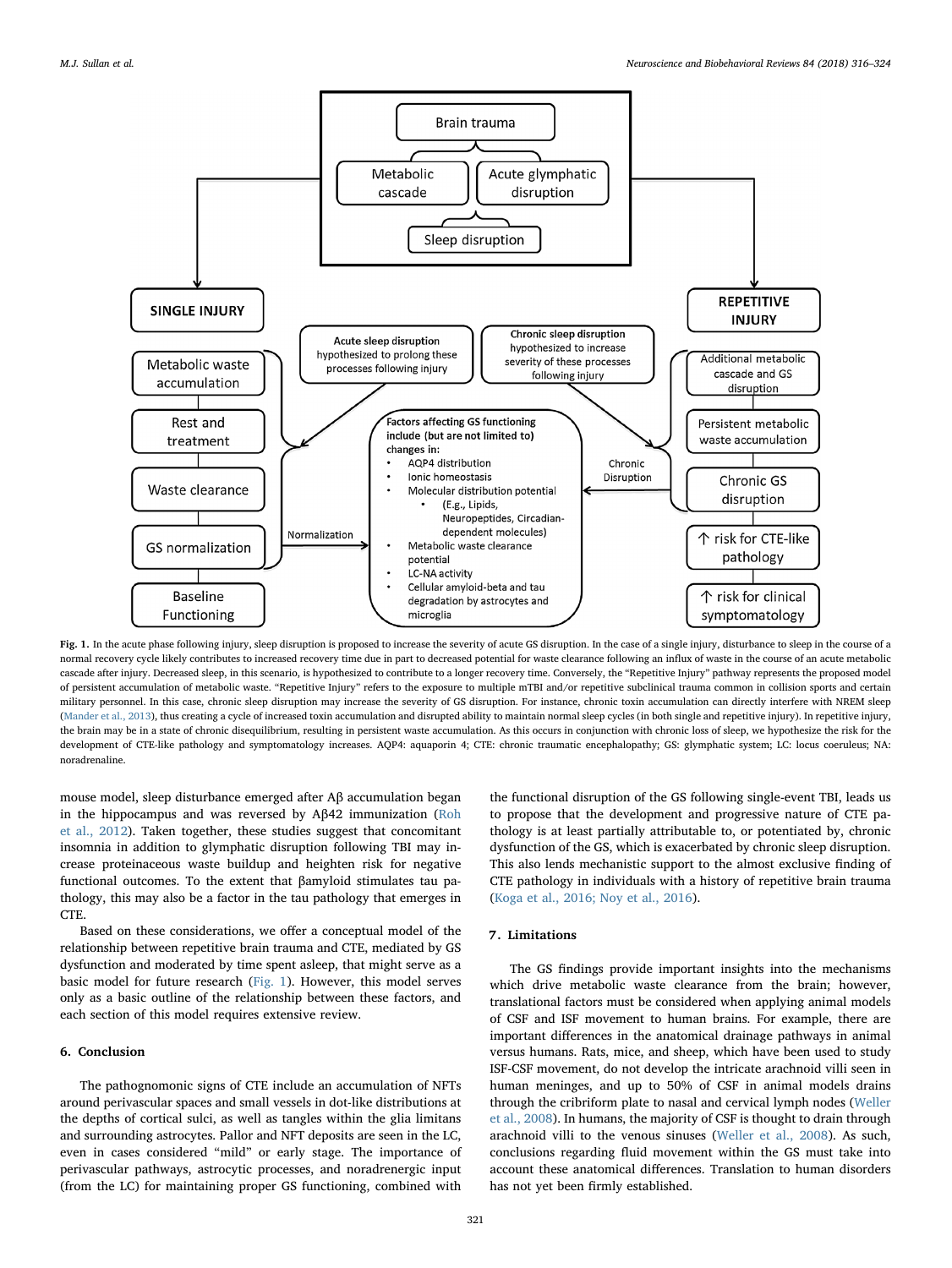Additionally, other factors affecting GS functioning are not considered in this model of TBI and sleep-related GS dysfunction. While the GS has only recently been studied in vivo, a number of studies suggested roles that other factors (e.g., cardiovascular risk factors, Gaberel et al., 2014; diabetes, Jiang et al., 2017; neurodegenerative processes, Tarasoff-Conway et al., 2015; migraines, Schain et al., 2017; and body posture, Lee et al., 2015) play in modifying GS function. Future studies should aid our understanding of how these factors modify aspects of the proposed model.

Given the focused work by Iliff et al. on the study of tau and betaamyloid pathways, we focused primarily on these molecules. However, many other molecules are likely transported through this system, and likely have an impact on long-term outcomes in TBI patients. Thus, molecules other than tau and beta-amyloid should be considered in future studies. Current research in TBI suggests that there are differential outcome trajectories based on injury type (e.g., blunt versus blast-related injuries). However, given the limited research in this field thus far, we have discussed only blunt trauma models as they relate to GS functioning. Future studies should also work to identify specific differences between injury type on changes to GS functioning.

#### 8. Future directions

There have been significant advances in the technologies available for measuring glymphatic flow in animals. Translating this ability to measuring interstitial flow in humans remains undeveloped, and is a critical task for the future. Such research must address inter-species differences in the GS resulting from the differential anatomy of drainage pathways. To our knowledge, the study by Xie et al. (2013) remains the only investigation focusing specifically on the impact of sleep on the GS, and these findings should be replicated in humans. Due to the difficulty in studying the micromechanics of the GS via in vivo human studies, past research has used positron emission tomography (PET) and magnetic resonance imaging (MRI) to determine biomarkers of disease within perivascular spaces. For instance, Berezuk et al. (2015) and Inglese et al. (2006) used enlarged Virchow–Robin spaces (VRS) seen on MRI as a proxy for estimating neurological changes in symptomatic versus non-symptomatic patients (Berezuk et al., 2015; Inglese et al., 2006).

In theory, VRS size could be used as an estimate of GS functioning in humans. For instance, VRS may be used to measure dysfunction in the brain's ability to clear large molecules associated with immunological reactions, as these molecules may concentrate in perivascular spaces and appear as hyperintense regions visible on an MRI (Berezuk et al., 2015; Inglese et al., 2006). Generally, enlarged VRS are attributed to underlying small vessel pathology because they typically appear in highly vascularized areas like the basal ganglia and throughout the white matter. However, the relationship between VRS size and GS functioning has not been directly established and alternatively might indicate increased flow through these spaces rather than a "blockade" to normal GS functioning. Thus, these studies provide only a theory for a possible association between VRS and GS functioning. Future research should target understanding this relationship.

Studies have also utilized PET scans to examine in vivo Aβ and tau accumulation in patients with a history of multiple head injuries, such as boxers (Provenzano et al., 2010) or retired NFL players (Dickstein et al., 2016; Gandy and DeKosky, 2014). Tau-binding PET tracers are still early in development, and have not yet been validated by postmortem studies. A PET ligand has also been developed and tested in a human patient to track AQP4 changes (Suzuki et al., 2013). While the use of these tracers to determine GS damage or in vivo CTE diagnoses requires validation, they provide tools for future research, with substantial implications for longitudinal changes as well as improved mechanistic understanding and development of therapeutic interventions.

There are many unanswered questions regarding CSF-ISF flow patterns into and out of the parenchyma. However, the GS concept opens

many avenues for new research questions. For example, studies have modeled altered potential for CSF-ISF exchange in normal aging (Simon and Iliff, 2016), AD (Kyrtsos and Baras, 2015), glaucoma research (Wostyn et al., 2015), diabetes (Jiang et al., 2017), and the influence of body posture on glymphatic processes (Lee et al., 2015). In the case of AD, mathematical models utilizing findings from GS literature propose that arterial stiffness and heart rate changes alter the clearance potential of Aβ in older adults, thus increasing the risk for additional amyloid plaque burden (Kyrtsos and Baras, 2015). Such studies bring significant opportunities to study mechanisms of movement of fluids and potential breakdowns in the system; subsequent studies may answer questions related to neurological disease onset and progression (Iliff et al., 2013; Iliff et al., 2012).

The effect of brain trauma on the interstitial space, including inflammation and edema, supports the findings from Iliff et al. and Ren et al. that TBI affects molecular movement through interstitial spaces. For instance, in the case of ischemic stroke, significant changes were identified in the geometry of interstitial spaces (ISS), resulting in prolonged edema and the accumulation of harmful substrates (Arbel-Ornath et al., 2013). Thus, it is likely that in TBI models, similar changes in ISS architecture result and directly affect GS functioning. How ISS architecture is altered in the course of a TBI and how this changed architecture impacts GS flow is a key area for new studies. For further review on ISS architecture, refer to Lei et al. (2016).

Studying other effects of GS dysfunction, such as overall lipid distribution, glucose levels, state-dependent hormone levels (e.g., circadian-dependent processes versus waking processes), and astrocytic functioning, would provide significant insight into the extent to which localized damage effects the system as a whole. In addition, astrocytes and microglia have an important role in the production of molecules contributing to Aβ degradation and clearance, such as through autophagic and proteasomal degradation (e.g., the ubiquitin proteasome system) (reviewed in Ries and Sastre, 2016). Future studies should work to determine the role of damage to these processes in overall GS dysfunction and their contribution to the accumulation of Aβ over time in patients with a history of brain trauma.

While past studies have evaluated models of GS flow potential in vivo (Ratner et al., 2016, 2015), the impact of mTBI, or repetitive subconcussive brain trauma on system-wide movement of molecules is unclear. Also, the effect of changes within ISS geometry and structure as they relate to fluid movement, cellular death, and their effect on pharmacokinetics would be an important area of future work (reviewed in Lei et al., 2016).

Past research suggests an important role of the LC-NA system in state-dependent changes in GS functioning. However, this system is only one piece of the complex sleep–wake circuit. Orexinergic projections, for instance, have important implications for sleep-wake cycles (Davies et al., 2015). Orexin/hypocretin systems are discussed in the context of AD as well, given the relationship found between orexin receptor down-regulation and greater AB and p-tau load (Davies et al., 2015). Thus, considering the role of other neuropeptides, such as orexinergic projections, in GS functioning is also important. Based on the previously-discussed relationship between TBI, GS functioning, CTE, and p-tau load, other molecules known to be associated with neurodegenerative processes in the context of protein-related waste accumulation also should be an area of rigorous future study.

In the case of repetitive TBI, the effects of inflammation, edema, and alterations in AQP4 expression are likely different and/or more pronounced than in the case of a single head injury, with reduced AQP4 polarization at astrocytic end feet and reduced convective flow of ISF. Future research should investigate whether protein deposition at the base of cortical sulci in patients with CTE are related mechanistically to the role of CSF/ISF in the clearance of Aβ and p-tau from the animal brain. Explaining long-term outcome heterogeneity following repetitive brain trauma, and potential concomitant disruption of glymphatic functioning, will require prospective, longitudinal studies utilizing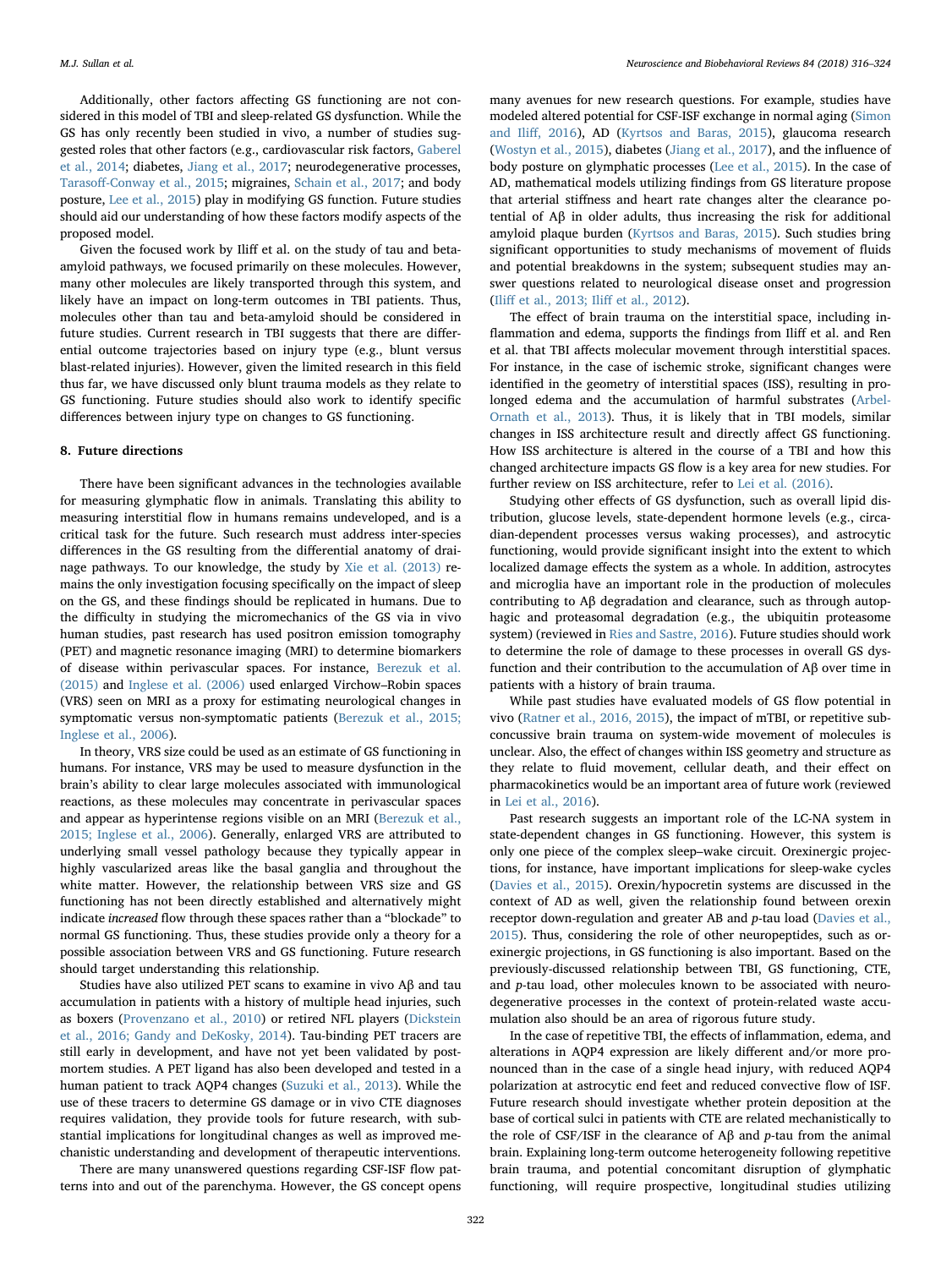biomarkers, genetic factors, and the influence of many neurobiopsychosocial factors. Many of these factors are reviewed in Asken et al. (2016); the influence of sleep disruption is perhaps most relevant to the interaction of brain trauma and GS dysfunction.

Longitudinal study of the relationship between tau accumulation at the base of cortical sulci and GS functioning should provide insight into the downstream effects that shear and strain forces within these regions have over time. The AD literature describes trans-endothelial clearance of Aβ—meaning movement across the blood–brain barrier (Zlokovic, 2005). Iliff and colleagues propose that this trans-endothelial diffusion occurs as molecules are dispersed along perivascular pathways to be cleared through perivascular channels (Iliff et al., 2014). Thus, the GS functions to distribute these molecules in a manner allowing clearance by way of the GS as well as across the BBB. While this theory has not been tested in the case of CTE, the pathway for molecular movement along the subarachnoid space closely follows cortical sulci and gyri. In an environment with decreased movement within the GS, whether related to changes in arterial pulsatility, overall dysfunction in the convective flow of molecules, or a buildup of protein waste following injury, the inability of the brain to clear metabolic waste both along the GS or across the BBB may help to further explain the specific early accumulation of p-tau at the base of cortical sulci.

Attaining mechanistic insights into the contribution of repetitive brain trauma to chronic dysfunction of the GS, and the relation of such dysfunction to neurodegenerative pathology such as CTE, would provide a basis for developing treatments targeting delaying, slowing, or preventing degenerative processes. However, while there are difficulties in studying this system in vivo, and unanswered questions regarding similarities between human and animal glymphatic function, behavioral studies could assess the effects of early intervention for sleep disturbances on outcome trajectories in at-risk populations. For instance, Jaffee and colleagues reviewed the effect of monitoring sleep patterns in athletes following single-event mTBI, finding that intervention may alleviate detrimental effects of mTBI and sleep dysfunction on athletic performance (Jaffee et al., 2015). Given the relative success of therapies such as cognitive behavioral therapy for insomnia (CBT-I), the longitudinal effects of early sleep intervention in populations at risk of sustaining repetitive brain trauma, such as athletes or soldiers exposed to combat, should be a major focus of future investigations. While not a cure, reducing the severity of glymphatic dysfunction coincident with brain trauma and sleep disturbance via the delivery of simple and inexpensive sleep treatments may mitigate pathological burden and associated negative outcomes.

#### Funding

This research did not receive any specific grant from funding agencies in the public, commercial, or not-for-profit sectors.

#### References

- Achariyar, T.M., Li, B., Peng, W., Verghese, P.B., Shi, Y., McConnell, E., et al., 2016. Glymphatic distribution of CSF-derived apoE into brain is isoform specific and suppressed during sleep deprivation. Mol. Neurodegener. 11 (1), 74. http://dx.doi.org/ 10.1186/s13024-016-0138-8.
- Adams, C., Bruton, C., 1989. The cerebral vasculature in dementia pugilistica. J. Neurol. Neurosurg. Psychiatry 52 (5), 600–604.
- Arbel-Ornath, M., Hudry, E., Eikermann-Haerter, K., Hou, S., Gregory, J.L., Zhao, L., et al., 2013. Interstitial fluid drainage is impaired in ischemic stroke and Alzheimer's disease mouse models. Acta Neuropathol. 126 (3), 353–364. http://dx.doi.org/10. 1007/s00401-013-1145-2.
- Asken, B.M., Sullan, M.J., Snyder, A.R., Houck, Z.M., Bryant, V.E., Hizel, L.P., et al., 2016. Factors influencing clinical correlates of chronic traumatic encephalopathy (CTE): a review. Neuropsychol. Rev. 26 (4), 340–363. http://dx.doi.org/10.1007/s11065- 016-9327-z.
- Ayalon, L., Borodkin, K., Dishon, L., Kanety, H., Dagan, Y., 2007. Circadian rhythm sleep disorders following mild traumatic brain injury. Neurology 68 (14), 1136–1140. http://dx.doi.org/10.1212/01.wnl.0000258672.52836.30.
- Barkhoudarian, G., Hovda, D.A., Giza, C.C., 2011. The molecular pathophysiology of concussive brain injury. Clin. Sports Med. 30 (1), 33–48. http://dx.doi.org/10.1016/

j.csm.2010.09.001. vii–iii.

- Baumann, C.R., Werth, E., Stocker, R., Ludwig, S., Bassetti, C.L., 2007. Sleep–wake disturbances 6 months after traumatic brain injury: a prospective study. Brain 130 (Pt 7), 1873–1883. http://dx.doi.org/10.1093/brain/awm109.
- Berezuk, C., Ramirez, J., Gao, F., Scott, C.J., Huroy, M., Swartz, R.H., et al., 2015. Virchow–Robin spaces: correlations with polysomnography-derived sleep parameters. Sleep 38 (6), 853–858. http://dx.doi.org/10.5665/sleep.4726.
- Bowman, K.M., Blau, A., 1940. Psychotic states following head and brain injury in adults and children. In: Brock, S. (Ed.), Injuries of the Skull, Brain and Spinal Cord: Neuropsychiatric, Surgical, and Medico-Legal Aspects. Williams & Wilkins, Baltimore, MD, pp. 309–359.
- Castriotta, R.J., Murthy, J.N., 2011. Sleep disorders in patients with traumatic brain injury: a review. CNS Drugs 25 (3), 175–185. http://dx.doi.org/10.2165/11584870- 000000000-00000.
- Chou, T.C., Bjorkum, A.A., Gaus, S.E., Lu, J., Scammell, T.E., Saper, C.B., 2002. Afferents to the ventrolateral preoptic nucleus. J. Neurosci. 22 (3), 977–990.
- Colby-Milley, J., Cavanagh, C., Jego, S., Breitner, J.C., Quirion, R., Adamantidis, A., 2015. Sleep–wake cycle dysfunction in the TgCRND8 mouse model of Alzheimer's disease: from early to advanced pathological stages. PLoS One 10 (6), e0130177. http://dx. doi.org/10.1371/journal.pone.0130177.
- Corsellis, J., Bruton, C., Freeman-Browne, D., 1973. The aftermath of boxing. Psychol. Med. 3 (03), 270–303.
- Cserr, H.F., 1971. Physiology of the choroid plexus. Physiol. Rev. 51 (2), 273–311.
- Davies, J., Chen, J., Pink, R., Carter, D., Saunders, N., Sotiriadis, G., Karteris, E., 2015. Orexin receptors exert a neuroprotective effect in Alzheimer's disease (AD) via heterodimerization with GPR103. Sci. Rep. 5, 12584. http://dx.doi.org/10.1038/ srep12584.
- Dickstein, D., Pullman, M., Fernandez, C., Short, J., Kostakoglu, L., Knesaurek, K., et al., 2016. Structural MRI and molecular PET imaging (AV45 and AV1451) in the diagnosis of chronic traumatic encephalopathy In vivo: study of a retired NFL player (P4.046). Neurology 86 (16 Supplement).
- Fenstermacher, J., Parlak, C., 1975. In: Helen, C. (Ed.), Fluid Environment of the Brain, 1st ed. Academic Press.
- Fujinaka, T., Kohmura, E., Yuguchi, T., Yoshimine, T., 2003. The morphological and neurochemical effects of diffuse brain injury on rat central noradrenergic system. Neurol. Res. 25 (1), 35–41. http://dx.doi.org/10.1179/016164103101201094.
- Gaberel, T., Gakuba, C., Goulay, R., Martinez De Lizarrondo, S., Hanouz, J.L., Emery, E., et al., 2014. Impaired glymphatic perfusion after strokes revealed by contrast-enhanced MRI: a new target for fibrinolysis? Stroke 45 (10), 3092–3096. http://dx.doi. org/10.1161/strokeaha.114.006617.
- Gandy, S., DeKosky, S.T., 2014. [18F]-T807 tauopathy PET imaging in chronic traumatic encephalopathy. F1000Research 3, 229. http://dx.doi.org/10.12688/f1000research. 5372.1.
- Ghajari, M., Hellyer, P.J., Sharp, D.J., 2017. Computational modelling of traumatic brain injury predicts the location of chronic traumatic encephalopathy pathology. Brain 140 (Pt 2), 333–343. http://dx.doi.org/10.1093/brain/aww317.

Giza, C.C., Hovda, D.A., 2014. The new neurometabolic cascade of concussion. Neurosurgery 75 (Suppl. 4), S24–S33. http://dx.doi.org/10.1227/neu. 0000000000000505.

- Iliff, J.J., Wang, M., Liao, Y., Plogg, B.A., Peng, W., Gundersen, G.A., et al., 2012. A paravascular pathway facilitates CSF flow through the brain parenchyma and the clearance of interstitial solutes, including amyloid beta. Sci. Transl. Med. 4 (147), 147ra111. http://dx.doi.org/10.1126/scitranslmed.3003748.
- Iliff, J.J., Lee, H., Yu, M., Feng, T., Logan, J., Nedergaard, M., Benveniste, H., 2013. Brainwide pathway for waste clearance captured by contrast-enhanced MRI. J. Clin. Invest. 123 (3), 1299–1309. http://dx.doi.org/10.1172/jci67677.
- Iliff, J.J., Chen, M.J., Plog, B.A., Zeppenfeld, D.M., Soltero, M., Yang, L., et al., 2014. Impairment of glymphatic pathway function promotes tau pathology after traumatic brain injury. J. Neurosci. 34 (49), 16180–16193. http://dx.doi.org/10.1523/ JNEUROSCI.3020-14.2014.
- Inglese, M., Grossman, R.I., Diller, L., Babb, J.S., Gonen, O., Silver, J.M., Rusinek, H., 2006. Clinical significance of dilated Virchow–Robin spaces in mild traumatic brain injury. Brain Inj. 20 (1), 15–21. http://dx.doi.org/10.1080/02699050500309593.
- Jaffee, M.S., Winter, W.C., Jones, C.C., Ling, G., 2015. Sleep disturbances in athletic concussion. Brain Inj. 29 (2), 221–227. http://dx.doi.org/10.3109/02699052.2014. 983978.
- Jessen, N.A., Munk, A.S., Lundgaard, I., Nedergaard, M., 2015. The glymphatic system: a beginner's guide. Neurochem. Res. 40 (12), 2583–2599. http://dx.doi.org/10.1007/ s11064-015-1581-6.
- Jiang, Q., Zhang, L., Ding, G., et al., 2017. Impairment of the glymphatic system after diabetes. J. Cereb. Blood Flow Metab. 37 (4), 1326–1337.
- Kanaan, N.M., Cox, K., Alvarez, V.E., Stein, T.D., Poncil, S., McKee, A.C., 2015. Characterization of early pathological tau conformations and phosphorylation in chronic traumatic encephalopathy. J. Neuropathol. Exp. Neurol. nlv001.
- Koga, S., Dickson, D.W., Bieniek, K.F., 2016. Chronic traumatic encephalopathy pathology in multiple system atrophy. J. Neuropathol. Exp. Neurol. 75 (10), 963–970. http://dx.doi.org/10.1093/jnen/nlw073.
- Kryger, M.H., Roth, T., Dement, W.C., 2011. Principles and Practice of Sleep Medicine, 5 ed. Elsevier, St. Louis, Missouri.
- Kyrtsos, C.R., Baras, J.S., 2015. Modeling the role of the glymphatic pathway and cerebral blood vessel properties in Alzheimer's disease pathogenesis. PLoS One 10 (10), e0139574. http://dx.doi.org/10.1371/journal.pone.0139574.
- Lee, H., Xie, L., Yu, M., Kang, H., Feng, T., Deane, R., et al., 2015. The effect of body posture on brain glymphatic transport. J. Neurosci. 35 (31), 11034–11044. http://dx. doi.org/10.1523/jneurosci.1625-15.2015.
- Lei, Y., Han, H., Yuan, F., Javeed, A., Zhao, Y., 2016. The brain interstitial system: